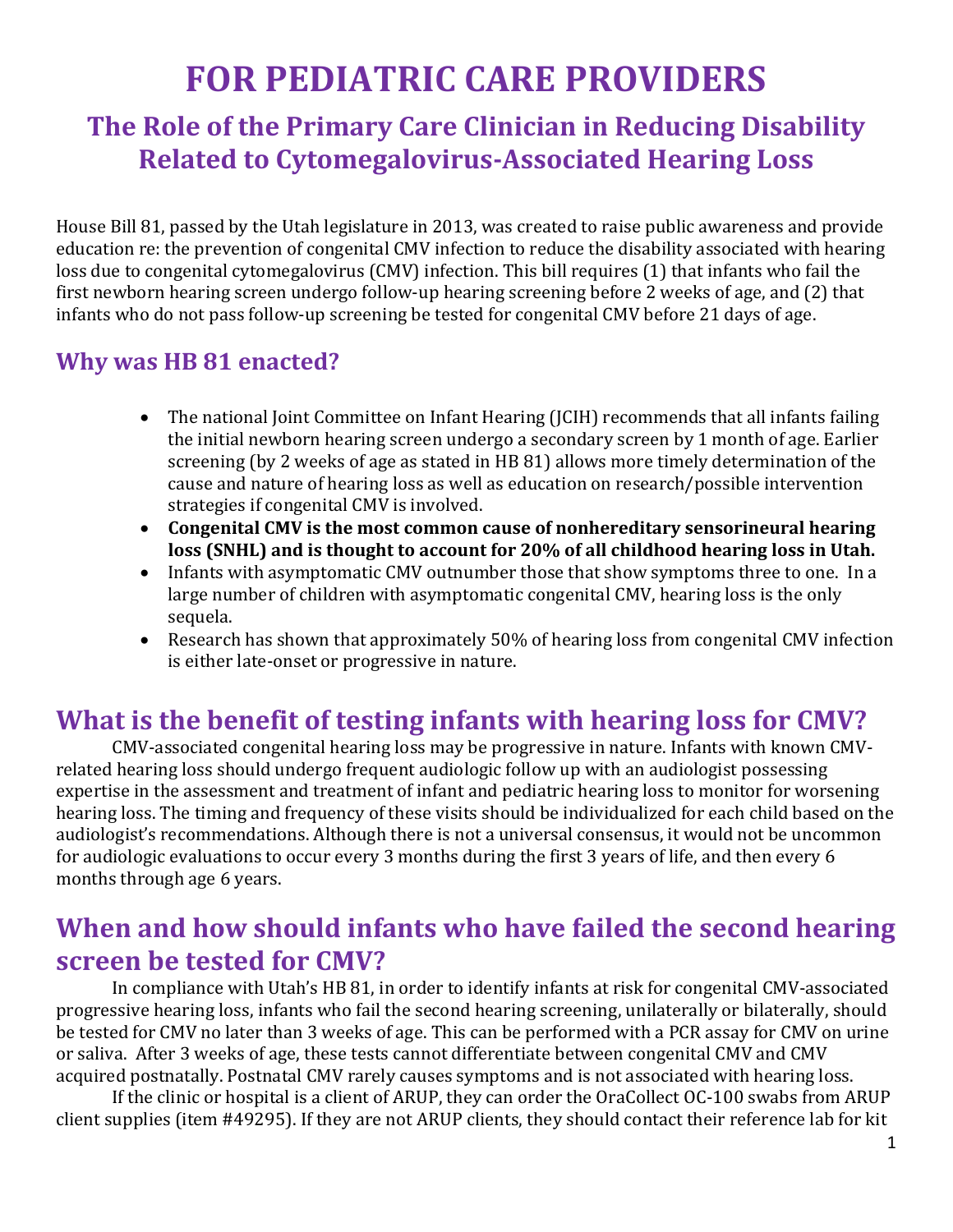supplies or contact the kit vendor directly (DNA Genotek). If kits for PCR testing on saliva are not available, a PCR for CMV can be sent on a urine sample. For more information, **please see "CMV PCR Testing June 2013"**.

**ALL** infants who fail the second newborn hearing screen should have a full audiologic evaluation **as soon as possible** with an audiologist possessing expertise in the evaluation and management of pediatric hearing loss. For help finding a pediatric audiologist in your area, you can contact the local hospital newborn hearing screening program or the Utah Department of Health Early Hearing Detection & Intervention (EHDI) program at (801)584-8215. You can also go to http://www.ehdi-pals.org/.

### **What action should be taken if an infant who has failed the second hearing screening has a positive CMV test?**

These infants should undergo a **complete diagnostic audiologic evaluation** as soon as possible. Frequent audiologic re-assessment is also needed to promptly identify and treat progressive hearing loss. The frequency of this testing should be determined by the child's audiologist.

 A general recommendation for **all** babies with congenital CMV (regardless of their newborn hearing screening results) is to have a hearing re-assessment every 3 months in the first three years of life, and then every six months through age six years; however, each child should be considered on an individual basis as timing of assessments may need to be more frequent or altered based on antiviral therapy, rehabilitation needs, pediatric audiologist guidance, or parent concerns.

 There is no drug licensed to treat congenital CMV infection. There are limited data on the use of antiviral medications in infants with symptomatic congenital CMV infection. Studies are ongoing to determine what types of therapy are of greatest benefit to CMV-infected infants. Infants with suspected congenital CMV infections should be evaluated by physicians who specialize in these infections. Currently, there are **two treatment studies for congenital CMV in Utah**.

- Under the direction of Albert Park, MD, valganciclovir, an antiviral medication currently under investigation for the treatment of sensorineural hearing loss associated with congenital CMV, is currently being studied. Preliminary data suggests that early treatment with valganciclovir may slow progression of sensorineural hearing loss in children with congenital CMV. Valganciclovir is not yet licensed for this purpose and further study to ensure its safety and effectiveness is needed. For more information regarding valganciclovir and clinical trial participation, contact the department of Pediatric Otolaryngology at Primary Children's Medical Center at (801) 662-1740.
- The Division of Pediatric Infectious Disease at the University of Utah has an NIH sponsored clinical trial pending approval: *A phase II, randomized, placebo-controlled, blinded investigation of six weeks of oral valganciclovir therapy versus placebo in infants with congenital cytomegalovirus infection and hearing loss.*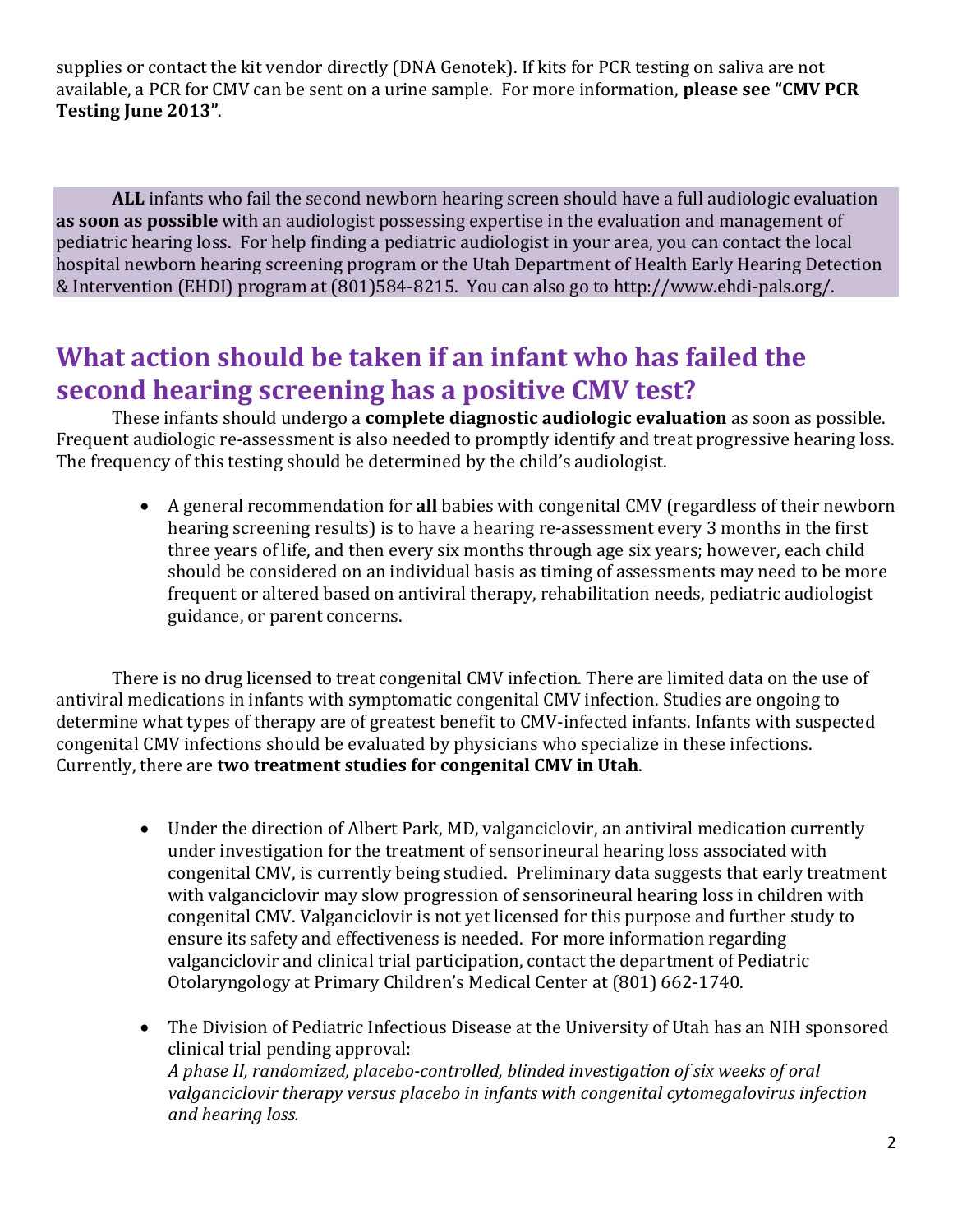#### *Objectives*

- 1. To define the response of CMV viral load in urine as a measure of the efficacy of ganciclovir
- 2. To estimate the response of CMV viral load in blood as a measure of the efficacy of ganciclovir.
- 3. To estimate if a six week course of oral valganciclovir syrup can stabilize the hearing of children with congenital CMV infection who present with hearing loss.
- 4. To estimate the safety and tolerability of valganciclovir syrup in children of this age.
- 5. To estimate the pharmacokinetics of ganciclovir when valganciclovir is administered to children of this age.

#### *Inclusion*

- 1. Sensorineural hearing loss (unilateral or bilateral).
- 2. CMV detected within 30 days of birth (urine tested as neonate, or Guthrie card-positive).
- 3. CMV detected in urine by PCR or culture within 2 weeks prior to study entry.
- 4. Children between 1 month and 18 months of age.

For more information regarding valganciclovir and the above clinical trial participation, contact the Division of Pediatric Infectious Disease at the University of Utah at (801) 581- 6791.

Children with *symptomatic* congenital CMV are at risk for ophthalmologic problems. These children need **ophthalmologic evaluations** early and often due to risk of retinitis. Those without symptoms, however, are at very low risk. Asymptomatic infants should have at least one thorough eye exam by a pediatric ophthalmologist after a diagnosis of congenital CMV has been made.

As with all children that have a developmental concern present, appropriate referrals should be made to other specialists, as deemed necessary, should any concern arise.

### **What other conditions place a child at risk for late-onset or progressive hearing loss?**

Other newborn risk factors for progressive or late-onset hearing loss include:

- NICU stay for more than 5 days (or exposure to ototoxic medications, mechanical ventilation, ECMO, or hyperbilirubinemia requiring exchange transfusion)
- Family history of permanent childhood hearing loss
- Other prenatal infections such as herpes, toxoplasmosis, syphilis, or rubella

The JCIH recommends that these infants should also undergo frequent assessment through early childhood by a pediatric audiologist beginning not later than 24 months of age, as the initial hearing screen may be passed with hearing loss developing over time. The timing and frequency of follow up should be individualized as recommended by a qualified pediatric audiologist.

## **How will I be notified if one of my patients does not pass their newborn hearing screening(s)?**

State newborn hearing screening protocols have been amended to mandate notification of primary care providers after the failed **first** (before hospital discharge) newborn hearing screening.